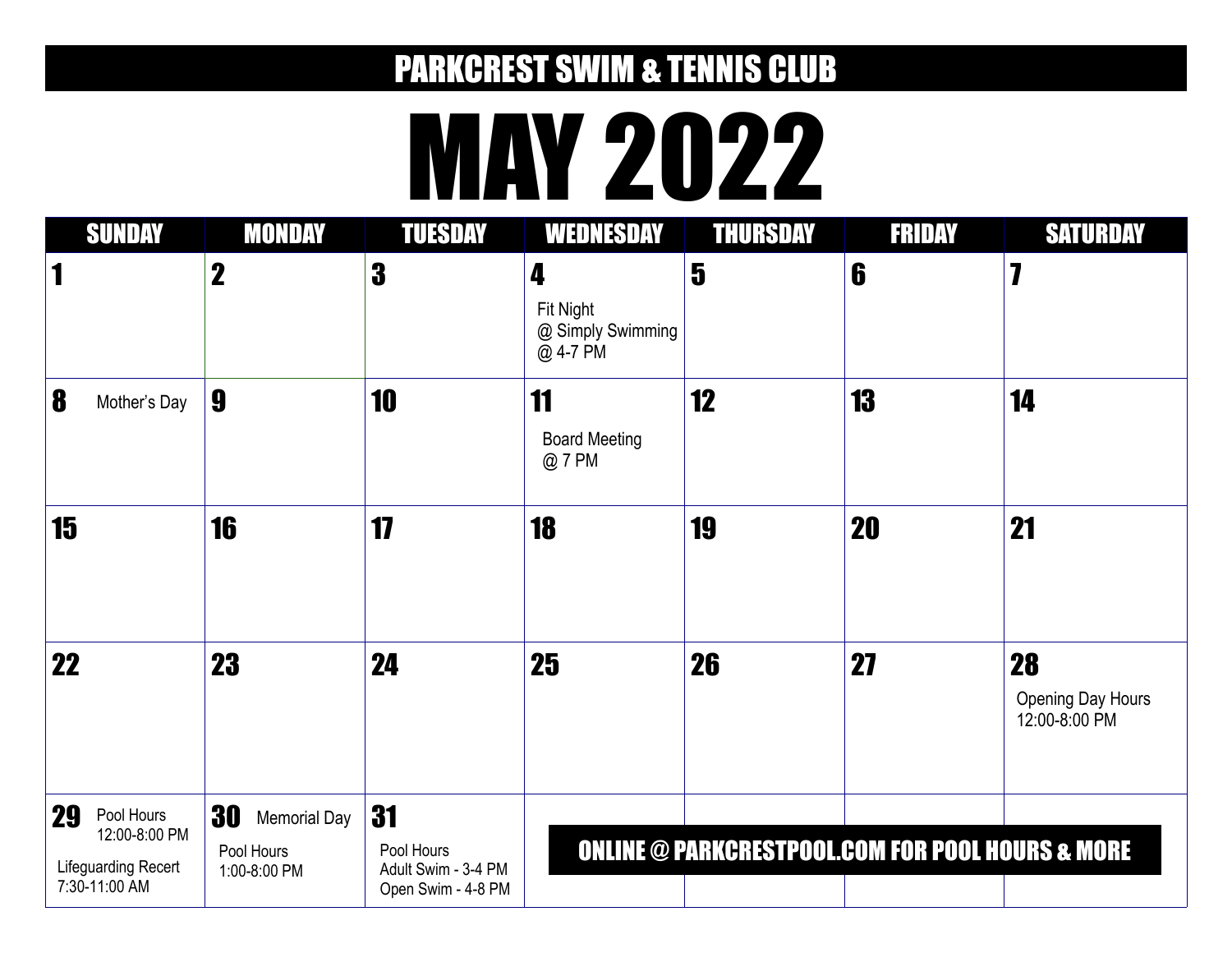# JUNE 2022

| <b>SUNDAY</b>                                                       | <b>MONDAY</b>                                                               | <b>TUESDAY</b>                                          | <b>WEDNESDAY</b>                                                                                                            | <b>THURSDAY</b>                                                                      | <b>FRIDAY</b>                                                                                     | <b>SATURDAY</b>                                                                                  |
|---------------------------------------------------------------------|-----------------------------------------------------------------------------|---------------------------------------------------------|-----------------------------------------------------------------------------------------------------------------------------|--------------------------------------------------------------------------------------|---------------------------------------------------------------------------------------------------|--------------------------------------------------------------------------------------------------|
|                                                                     | <b>VISIT US ONLINE</b><br>@ PARKCRESTPOOL.COM                               |                                                         | Pool Hours<br>Adult Swim - 3-4 PM<br>Open Swim - 4-8 PM<br><b>Babysitter Meeting</b><br>@ Parkcrest Upper Deck<br>@ 5:30 PM | $\mathbf 2$<br>Pool Hours<br>Adult Swim - 3-4 PM<br>Open Swim - 4-8 PM               | 3<br>Pool Hours<br>Adult Swim - 3-4 PM<br>Open Swim - 4-8 PM                                      | 4<br>Lesson Eval - 10-NOON<br>Pool Hours - 12-8 PM<br><b>Parkwood Pool Party</b><br>1:00-3:00 PM |
| $\overline{5}$ Pool Hrs. - 12-8 PM                                  | 6<br>Pool Hours<br>Adult Swim - 3-4 PM<br>Open Swim - 4-7 PM                | Pool Hours<br>Adult Swim - 3-4 PM<br>Open Swim - 4-7 PM | 8<br>Pool Hours<br>Adult Swim - 3-4 PM<br>Open Swim - 4-7 PM                                                                | 9<br>Pool Hours<br>Adult Swim - 3-4 PM<br>Open Swim - 4-7 PM                         | <b>10</b> Pool Hours<br>Adult Swim - 3-4 PM<br>Open Swim - 4-7 PM                                 | 11<br>Normal hours begin                                                                         |
| <b>All-Activity Sign-up</b><br>@ 12-1PM                             | <b>Penguin Stroke Clinic</b><br>7:00-8:00 PM                                | <b>Penguin Stroke Clinic</b><br>7:00-8:00 PM            | <b>Penguin Stroke Clinic</b><br>7:00-8:00 PM                                                                                | <b>Penguin Stroke Clinic</b><br>7:00-8:00 PM                                         | <b>Penguin Stroke Clinic</b><br>7:00-8:00 PM                                                      |                                                                                                  |
| 12                                                                  | 13<br><b>All Swim/Dive</b><br><b>Practices/Lessons</b><br><b>Begin</b>      | 14<br><b>Family Float #1</b><br>7:00-8:30 PM            | 15<br><b>Board Meeting</b><br>@ 7 PM                                                                                        | 16<br><b>Tween Night</b><br>7-10 PM                                                  | 17<br><b>DIVE vs. Hawks</b><br>Landing @ 5:00 PM<br>Parkcrest Penguin<br>Parent Preview @ 9:30 AM | 18<br><b>SWIM vs. Hill Farm</b><br>(Hawaiian Day)                                                |
| <b>19</b><br>Father's Day                                           | 20                                                                          | 21                                                      | 22                                                                                                                          | 23                                                                                   | 24                                                                                                | 25                                                                                               |
|                                                                     | <b>Big Penguin / Little</b><br>Penguin Fun Night #1<br>@ 6-7 PM @ John Muir | DIVE @ Hill Farm<br>@ 5:00 PM                           | <b>SWIM</b><br>@ Middleton @ 5 PM<br>(Tourist Day)<br>Team Photo @ 8:15<br>Team Breakfast @ 8:30                            |                                                                                      | <b>DIVE vs. Monona</b><br>@ 5:00 PM                                                               | SWIM @ Goodman<br>(Penguin Buddy Day)<br>Adult Social - 7-11:30                                  |
| 26<br><b>4th Annual</b><br><b>PC Water Polo</b><br>Tourney @ 9-2 PM | 27                                                                          | 28                                                      | 29                                                                                                                          | <b>30</b> Session 2 Lesson<br><b>Signup Online</b><br>DIVE @ High Point<br>@ 5:00 PM |                                                                                                   | <b>VISIT US ONLINE</b><br>@ PARKCRESTPOOL.COM                                                    |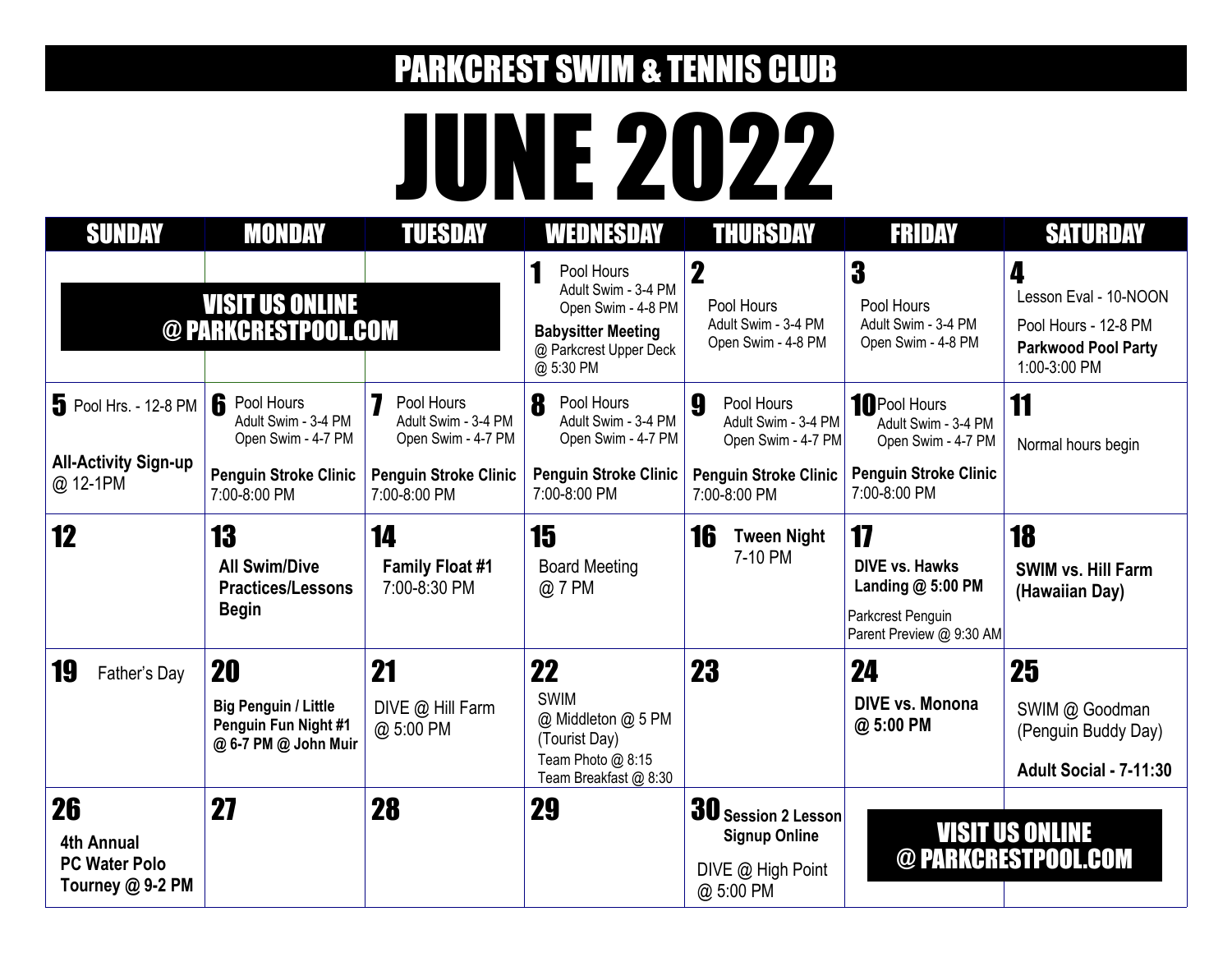## JULY 2022

| <b>SUNDAY</b>                                                                       | <b>MONDAY</b>                                                                                                    | <b>TUESDAY</b>                                                                          | <b>WEDNESDAY</b>                                                                                              | <b>THURSDAY</b>                                                                                        | <b>FRIDAY</b>                                                                                                                  | <b>SATURDAY</b>                                                                                            |
|-------------------------------------------------------------------------------------|------------------------------------------------------------------------------------------------------------------|-----------------------------------------------------------------------------------------|---------------------------------------------------------------------------------------------------------------|--------------------------------------------------------------------------------------------------------|--------------------------------------------------------------------------------------------------------------------------------|------------------------------------------------------------------------------------------------------------|
| <b>VISIT US ONLINE @ PARKCRESTPOOL.COM</b><br><b>FOR POOL HOURS &amp; MUCH MORE</b> |                                                                                                                  |                                                                                         |                                                                                                               |                                                                                                        | <b>End of Session 1 Lessons</b>                                                                                                | $\mathbf 2$                                                                                                |
| 3                                                                                   | $\overline{4}$ Pool Hrs. - 11-6 PM $\overline{5}$<br>Happy July 4th!!<br><b>No Swim/Dive</b><br><b>Practices</b> | <b>Start of Session 2 Lessons</b>                                                       | 6<br>SWIM vs.<br><b>Hawks Landing</b><br>Starts @ 5:00 PM<br>(Patriotic Day)                                  | 10 & U Stroke Clinic<br>@ 6:30-7:30 PM<br>10&U Cookie Party<br>@ AM Practice                           | 8<br>DIVE @ Ridgewood                                                                                                          | 9<br><b>SWIM vs. Maple Bluff</b><br>(Secret Agent Day)                                                     |
| 10<br><b>Water Ballet Large</b><br><b>Group Practice</b><br>@ 9:00-11:00 AM         | 11                                                                                                               | 12<br><b>Tween Night</b><br>7-10 PM                                                     | 13 Noah's Ark Trip<br>$(11 & \text{Up})$<br>Mini-Golf @ 2:30 PM<br>@ Vitense (10 & U)<br>Board Meeting @ 7 PM | 14<br><b>Big Penguin / Little</b><br>Penguin Fun Night #2<br>@ 6:15-7:30 PM<br>@ the pool (bring suit) | 15<br><b>DIVE vs. Shorewood</b>                                                                                                | 16<br>SWIM @ Westside<br>(Age Group Color Day)<br><b>Trivia Night-7-11</b>                                 |
| 17<br><b>Water Ballet</b><br><b>Dress Rehearsal</b><br>@ 9-11:30 AM                 | 18                                                                                                               | 19<br><b>Water Ballet Show</b><br>@ 7:30 PM                                             | 20<br><b>Water Ballet</b><br>Show Rain Date<br>11 & Up Stroke Clinic<br>@ 6:30-7:30 PM                        | 21<br>10 & U Stroke Clinic<br>@ 6:30-7:30 PM                                                           | 22<br>DIVE @ Westside<br><b>End of Session 2 Lessons</b>                                                                       | 23<br>SWIM @ Shorewood<br>w/ Nakoma<br>(Penguin Pride Day)<br><b>Adult Social Rain Date</b>                |
| 24/31<br>15-18 Breakfast-<br>9:00 AM<br>Tie Dye -<br>10:00 AM                       | 25<br><b>No Lessons</b><br><b>ALL-CITY DIVING MEET</b><br>@ Goodman<br>$11 - 12 / 13 - 14$                       | 26<br><b>No Lessons</b><br><b>ALL-CITY DIVING MEET</b><br>@ Goodman<br>15 - 18 / 10 & U | 27<br><b>No Lessons</b><br><b>Spaghetti Dinner</b><br>@ PC @ 5 PM                                             | 28<br><b>No Lessons</b><br><b>ALL-CITY SWIM MEET</b><br><b>11 &amp; UP</b><br>@ Ridgewood Pool         | 29<br><b>No Lessons</b><br><b>ALL-CITY SWIM MEET</b><br>10 & UNDER EVENTS &<br><b>8 &amp; UNDER RELAYS</b><br>@ Ridgewood Pool | 30<br><b>ALL-CITY SWIM MEET</b><br><b>FINALS &amp; RELAYS</b><br>@ Ridgewood Pool<br>Team Picnic @ 6:30 PM |